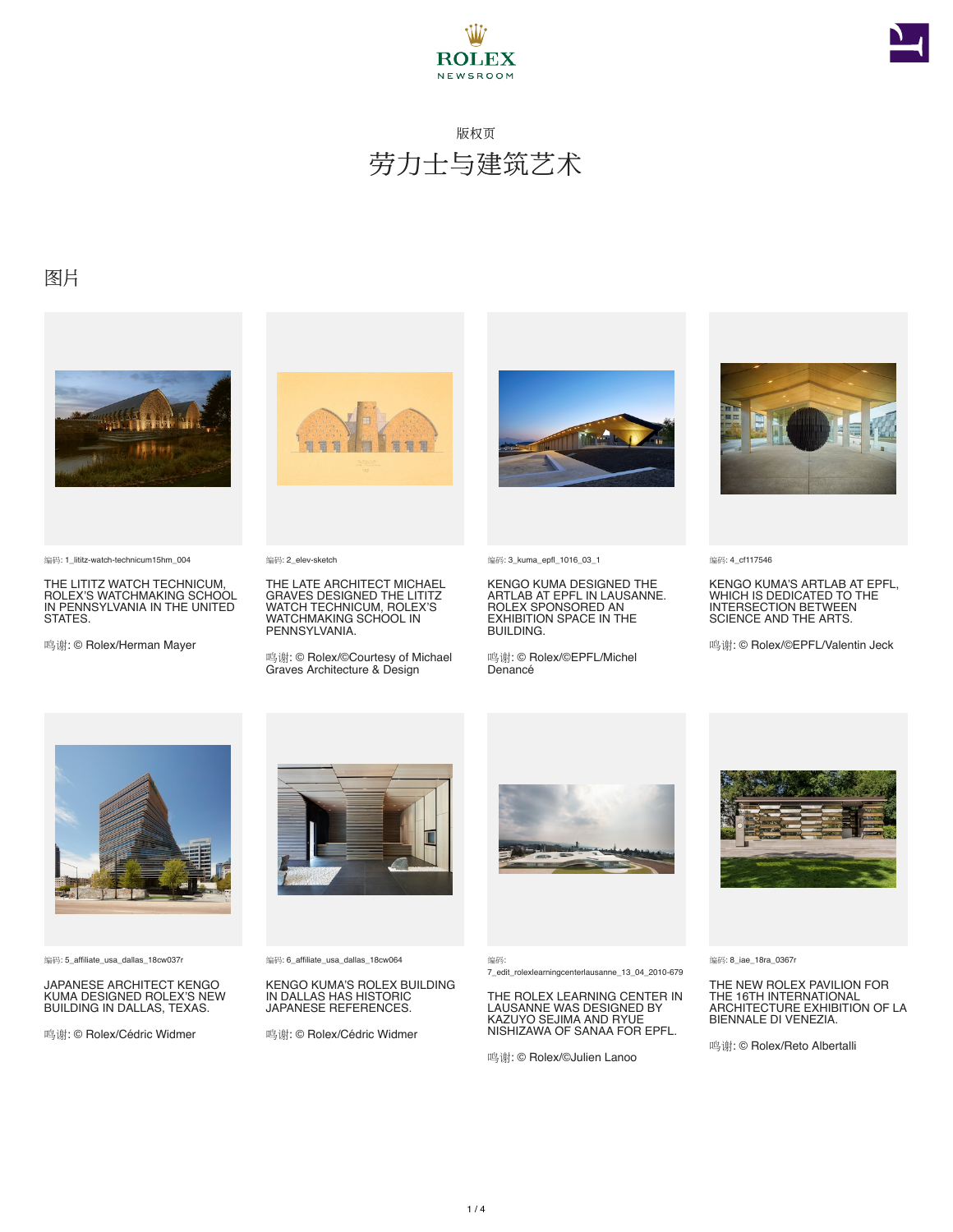



编码: 9\_iae\_18ra\_002

THE NEW ROLEX PAVILION FOR THE 16TH INTERNATIONAL ARCHITECTURE EXHIBITION OF LA BIENNALE DI VENEZIA.

鸣谢: © Rolex/Reto Albertalli



编码: 10\_iae\_18ra\_004

THE NEW ROLEX PAVILION FOR THE 16TH INTERNATIONAL ARCHITECTURE EXHIBITION OF LA BIENNALE DI VENEZIA.

鸣谢: © Rolex/Reto Albertalli



编码: 11\_iae\_18ra\_003

THE NEW ROLEX PAVILION FOR THE 16TH INTERNATIONAL ARCHITECTURE EXHIBITION OF LA BIENNALE DI VENEZIA.

鸣谢: © Rolex/Reto Albertalli



编码: 12\_rmp8a\_fm007r

SIR DAVID CHIPPERFIELD, ROLEX MENTOR IN ARCHITECTURE 2016–2017.

鸣谢: © Rolex/Tina Ruisinger



编码: 13\_rmp8a\_f037r

SWISS ARCHITECT SIMON KRETZ, ROLEX PROTEGE IN ARCHITECTURE IN 2016–2017.

鸣谢: © Rolex/Tina Ruisinger



编码: 14\_rmp8\_a\_dchipperfieldskretz\_1703tr\_210

SIR DAVID CHIPPERFIELD, ROLEX **MENTOR IN ARCHITECTURE** 2016–2017, WITH HIS SWISS PROTEGE SIMON KRETZ.

鸣谢: © Rolex/Tina Ruisinger



编码: 15\_rmp8\_a\_dchipperfieldskretz\_1703tr\_199\_r

#### SKETCHING PLANS FOR THE BISHOPSGATE GOODSYARD SITE IN SHOREDITCH, LONDON.

鸣谢: © Rolex/Tina Ruisinger



编码: 16\_image\_2

SIMON KRETZ'S STUDENTS AT ETH ZURICH (SWISS FEDERAL<br>INSTITUTE OF TECHNOLOGY)<br>CREATED ALTERNATIVE MODELS<br>OF DEVELOPMENT FOR THE<br>BISHOPSGATE GOODSYARD.

鸣谢: © Rolex/©Institute for Urban Design, ETH Zürich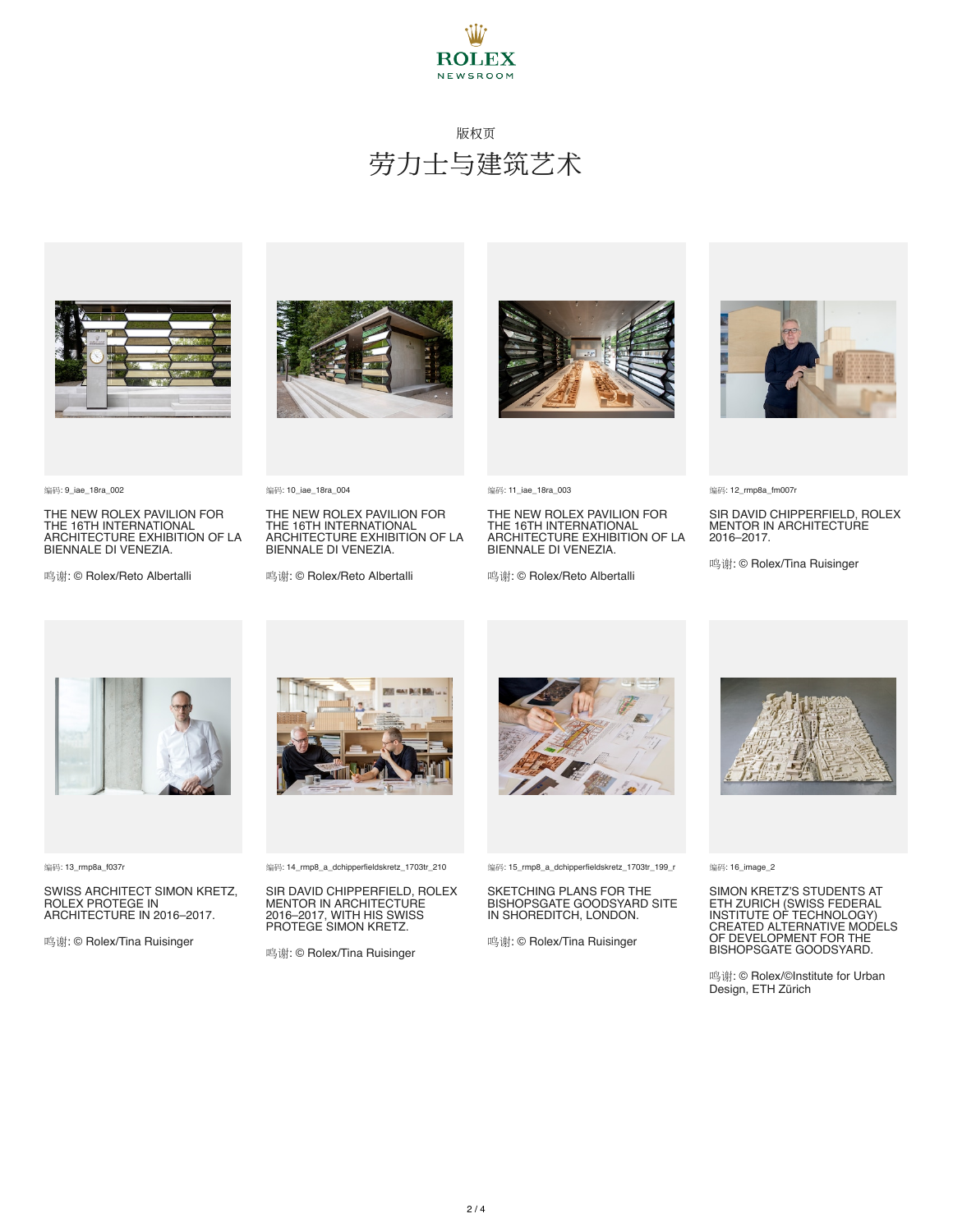



编码: 17\_image\_5

A MAP OF LONDON USED BY SIMON KRETZ AND SIR DAVID CHIPPERFIELD.

鸣谢: © Rolex/©Institute for Urban Design, ETH Zürich



编码: 18\_rmp8\_a\_dchipperfieldskretz\_1703tr\_051

SIMON KRETZ (CENTRE) VISITED THE SITE OF THE BISHOPSGATE GOODSYARD IN SHOREDITCH, LONDON.

鸣谢: © Rolex/Tina Ruisinger



编码: 19\_image\_11

A SKETCH OF LONDON PRODUCED DURING SIR DAVID CHIPPERFIELD'S AND SIMON KRETZ'S WORK.

鸣谢: © Rolex/©Simon Kretz and David Chipperfield



编码: 20\_rmp1va\_5769\_r

THE MENTOR AND PROTEGE IN<br>ARCHITECTURE IN 2002–2003<br>WERE PORTUGUESE ARCHITECT<br>ÁLVARO SIZA (PORTUGAL) AND<br>SAHEL AL HIYARI (JORDAN).

鸣谢: © Rolex/©Tomas Bertelsen



编码: 21\_rmp6a1304\_02-012\_rvb

KAZUYO SEJIMA WITH HER PROTEGE YANG ZHAO (FAR RIGHT) FROM CHINA. IN 2012–2013 SEJIMA ASKED HIM TO DESIGN A COMMUNAL GATHERING PLACE THAT WAS PART OF HOME-FOR-ALL, A PROJECT CREATED BY JAPANESE ARCHITECTS AFTER THE 2011 TSUNAMI.

鸣谢: © Rolex/Hideki Shiozawa



编码: 22\_rmp7a1411\_02-084r

GLORIA CABRAL FROM PARAGUAY SPENT SEVERAL MONTHS IN 2014–2015 WITH PETER ZUMTHOR IN SWITZERLAND, WHERE SHE WORKED ON A DESIGN FOR A TEA CHAPEL IN SEOUL.

鸣谢: © Rolex/Marc Latzel



编码: 23\_iae\_18ra\_0444

PRESENTATION OF THE ROLEX PAVILION. SIR DAVID ADJAYE, MENTOR CYCLE 9A, MARIAM KAMARA, PROTEGEE CYCLE 9A.

鸣谢: © Rolex/Reto Albertalli



编码: 24\_rmp9a\_fm018

#### LEADING GHANAIAN-BRITISH ARCHITECT SIR DAVID ADJAYE.

鸣谢: © Rolex/Tina Ruisinger